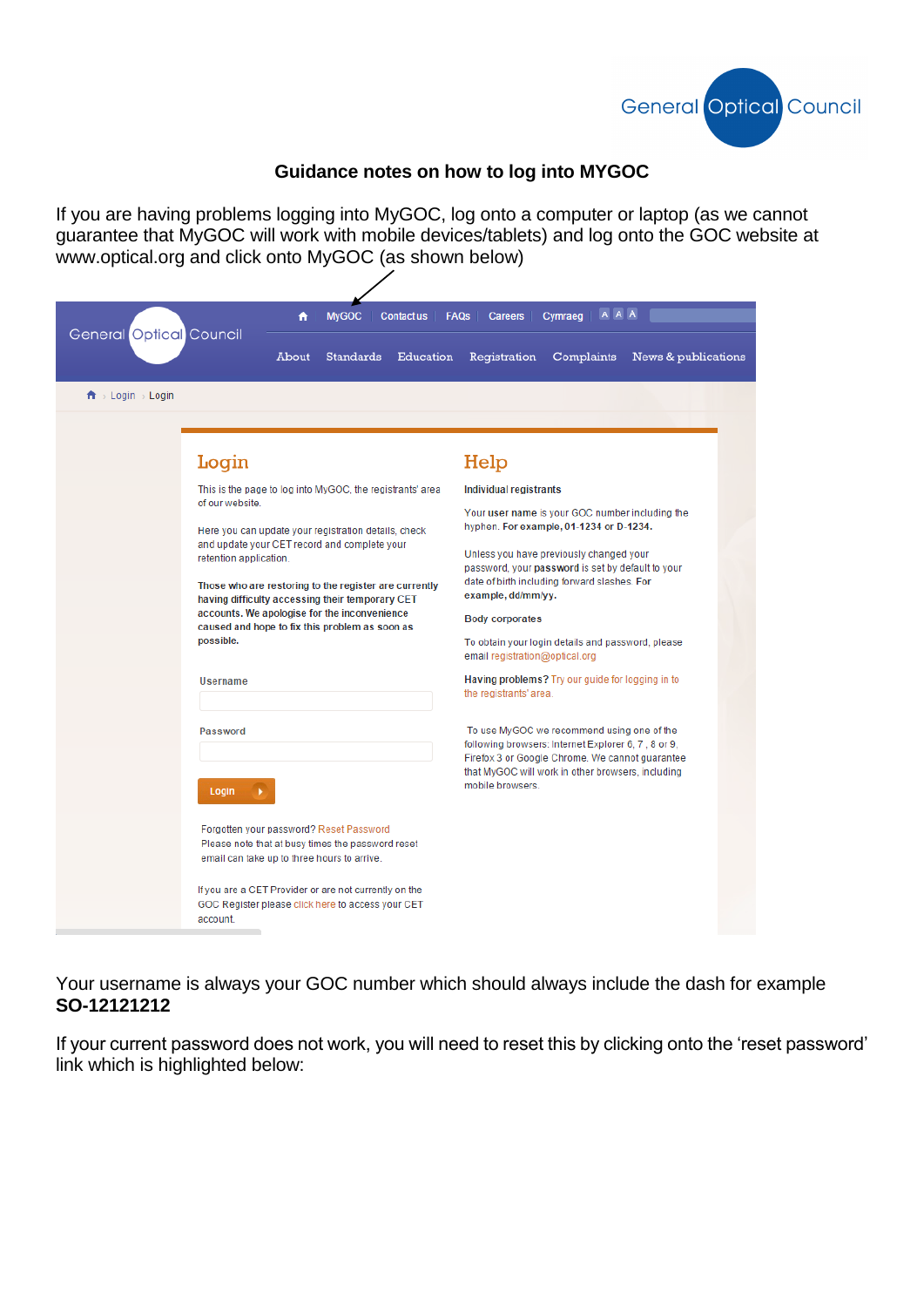| Login                                                                                                                                       | Help                                                                                                 |  |
|---------------------------------------------------------------------------------------------------------------------------------------------|------------------------------------------------------------------------------------------------------|--|
| This is the page to log into MyGOC, the registrants' area                                                                                   | Individual registrants                                                                               |  |
| of our website<br>Here you can update your registration details, check                                                                      | Your user name is your GOC number including the<br>hyphen. For example, 01-1234 or D-1234.           |  |
| and update your CET record and complete your<br>retention application.                                                                      | Unless you have previously changed your<br>password, your password is set by default to your         |  |
| Those who are restoring to the register are currently<br>having difficulty accessing their temporary CET                                    | date of birth including forward slashes. For<br>example, dd/mm/yy.                                   |  |
| accounts. We apologise for the inconvenience<br>caused and hope to fix this problem as soon as                                              | <b>Body corporates</b>                                                                               |  |
| possible.                                                                                                                                   | To obtain your login details and password, please<br>email registration@optical.org                  |  |
| Username                                                                                                                                    | Having problems? Try our guide for logging in to<br>the registrants' area.                           |  |
| Password                                                                                                                                    | To use MyGOC we recommend using one of the<br>following browsers: Internet Explorer 6, 7, 8 or 9,    |  |
|                                                                                                                                             | Firefox 3 or Google Chrome. We cannot guarantee<br>that MyGOC will work in other browsers, including |  |
| Login                                                                                                                                       | mobile browsers                                                                                      |  |
| Forgotten your password? Reset Password<br>Please note that at busy times the password reset<br>email can take up to three hours to arrive. |                                                                                                      |  |
|                                                                                                                                             |                                                                                                      |  |
| If you are a CET Provider or are not currently on the<br>GOC Register please click here to access your CET<br>account.                      |                                                                                                      |  |

Enter your email address (this should be the one registered with the GOC) and enter the GOC number in the required field. If a message appears stating your email address is not valid, confirm your email address with the GOC by emailing [registration@optical.org.](mailto:registration@optical.org)

| Email                    |  |
|--------------------------|--|
| registration@optical.org |  |
| GOC number               |  |
| SO-12121212              |  |

Once both login fields are completed, submit your request.

An email will be sent from '**info@optical.org'** to your registered email account with a temporary password as shown below (check your junk/spam folders if not received)

| From:            | info@optical.org             |                                                                             |  |  |  |
|------------------|------------------------------|-----------------------------------------------------------------------------|--|--|--|
| To:              | Registration Account         |                                                                             |  |  |  |
| $C_{\mathbb{C}}$ |                              |                                                                             |  |  |  |
| Subject:         | Your password has been reset |                                                                             |  |  |  |
|                  |                              | <b>General Optical Council</b>                                              |  |  |  |
|                  |                              | Dear A Sumame,                                                              |  |  |  |
|                  |                              | Your password has been reset                                                |  |  |  |
|                  |                              | Please use this new password: uzn2maz9SfaCtzm -                             |  |  |  |
|                  |                              | C Copyright General Optical Council tel: 020 7580 3898 web: www.optical.org |  |  |  |
|                  |                              |                                                                             |  |  |  |

Enter your username (your GOC number) and password (please ensure when copying the password,